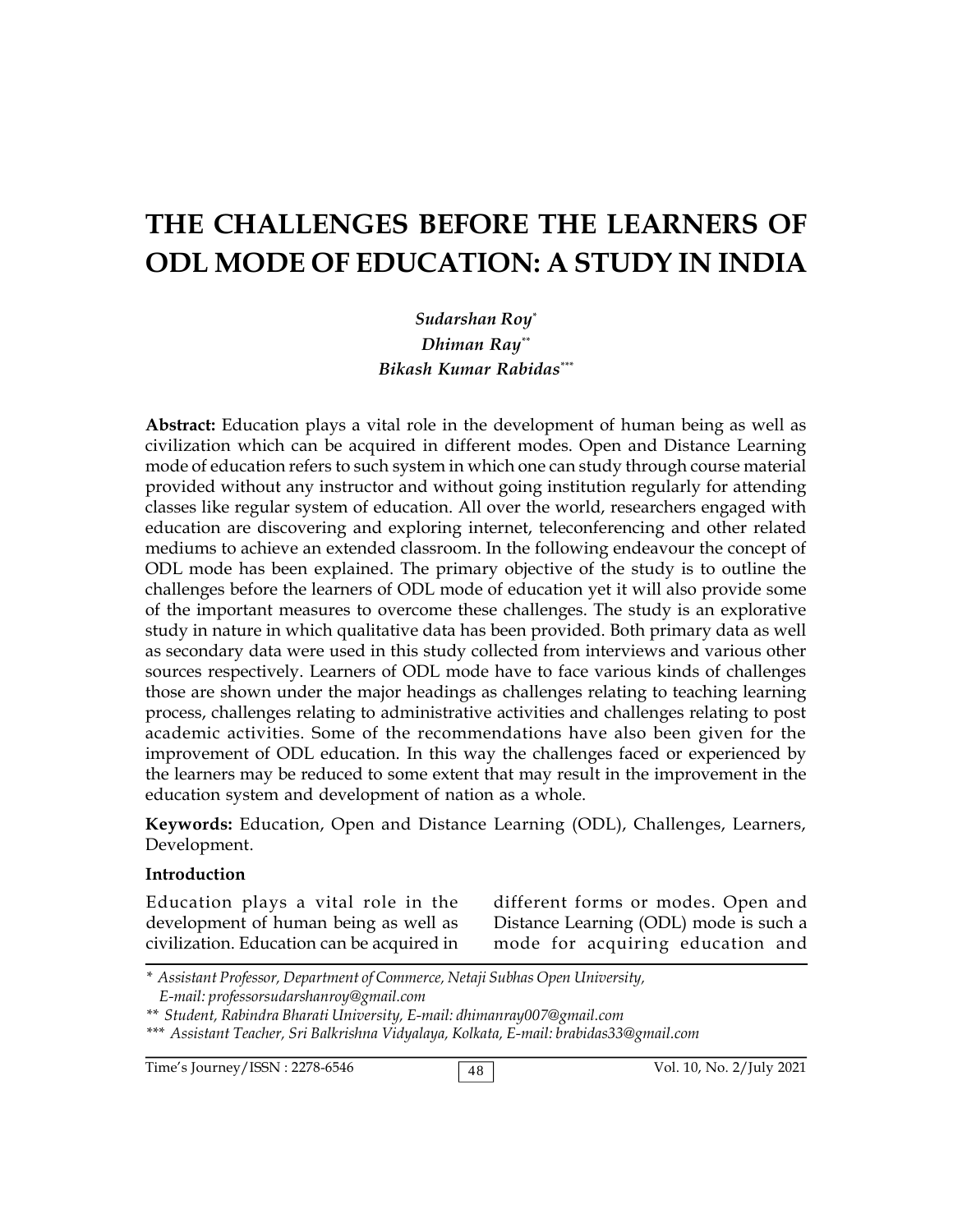knowledge. This mode of education has got much popularity all over the world now-a-days because of its unique characteristics and importance. Open and Distance Learning mode of education equipments refers to such system in which one can study through course material provided without any instructor. There is no compulsion to go to institution regularly for attending classes like regular or traditional system of education. Students may or may not go to attend classes if provided by the institution. This mode of education doesn't require students to be present physically in the classroom of college or university. This system, many a times, conducts classes in the form of video lectures though online platform. Open and Distance Learning (ODL) is a term for the use of telecommunication to provide education. All over the world, researchers engaged with education are discovering and exploring internet, teleconferencing and other related mediums to achieve an extended classroom. Student of one country is earning degrees from a university located in another country. This has become possible due to ODL mode of education.

Open and Distance Learning mode of education has become a very popular mode of education for completing higher studies not only in India but all over the world. In the following endeavour the concept of ODL mode has been explained. Though, the primary objective of the study is to outline the challenges faced by the learners of ODL mode yet it will also provide some of the important measures to overcome these challenges.

#### **Literature Review**

**Zirnkle (2001)** identified some particular challenges faced by ODL students such programme cost, inadequate and infrastructure, institutional issues and poor technical assistance. Apart from these, this paper also found inadequate feedback and no proper teacher contact and also poor students support services.

**Mossberger et al. (2003)** observed that technical skills needed to access to ICT is a challenge for the students of distance education. Such technical skills are knowledge to operate hardware and software of ICT, using network system etc.

**Kamau (2007)** assessed that learners' achievement will be undermined and dropout rates in the institution will rise if there are no effective learners' support services which provide onsite face to face, timely feedback on learners' performance and access to services of library.

**Mnyanyi and Mbwette (2009)** concluded that modern distance learners have to learn the system of using ICT which is not taught in many places and wherever is taught that is very expensive. Another challenge is to decide how they will deal with the passed out learners in degree subjects but failed in communication skills and ICT skill courses.

**Attri (2012)** found in his study the problems associated with nature of study materials, lack of multimedia guide, lack of contact with the teacher, lack of students support services, no social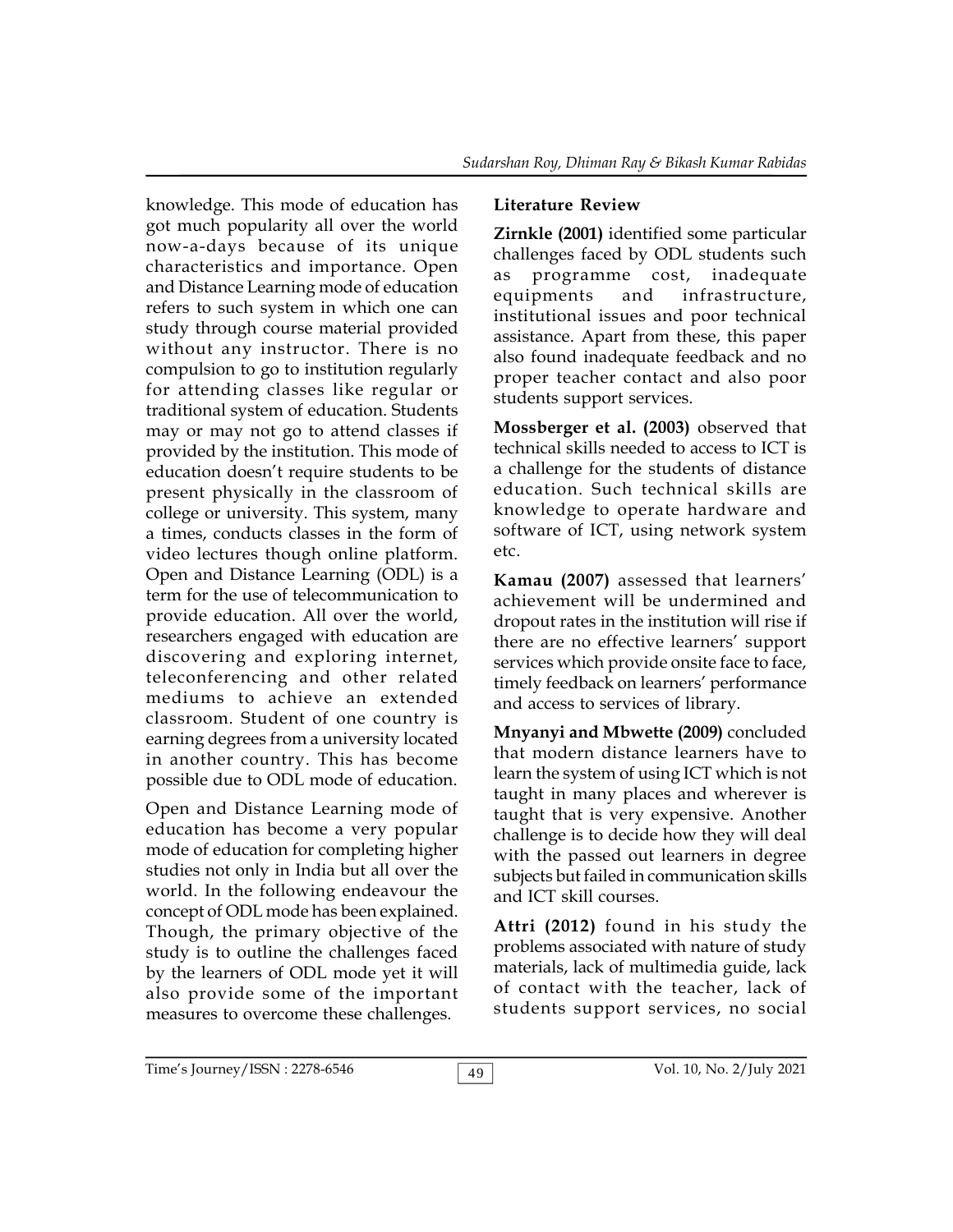interaction among the students, lack of training of students, low status of distance education institutes, rigid regulations by the university etc and more. The paper also suggested some of the tentative solutions to these problems.

**Kundu (2014)** ascertained the issues such as lack of knowledge of using technology, lack of proper infrastructure, huge curriculum area, scarcity of counsellors, many hidden costs, and lack of desired courses at nearby study centres and also there is lack of face to face contacts in the ODL mode of education. The paper also provides suggestions to remove these constraints that government should thing and take proper steps in various ways that can help the students of ODL mode.

**Musingafi et al. (2015)** revealed that students of ZOU faced individual, instructional and institutional related challenges such as insufficient time for study, problems relating to access of ICT, financial obstacles, lack of support from employers, ineffective feedback from students and lack of proper study materials. Students also face inadequate academic support and administrative services at the regional centres. They recommend that ZOU should try to provide balanced teaching learning system that satisfies the desire of the learners.

**Vandeyar (2015)** analyzed that there were huge gaps in the understanding the policies by intermediaries such as districts and provincial official in South Africa that resulted in the various problems related to the actual implementation of a national online learning policy.

**Kentnor (2015)** highlighted the causes that resulted in the failure of distance and online education in The United States of America (USA) are lack of understanding of online pedagogy, online learning styles, lack of administrative supports, number of students admitted, qualifications of the faculty, tuition fees and length of the courses etc.

**Mahlangu (2018)** studied that HEIs all over the world are facing various kinds of challenges relating to successful implementation, maintenance and growth of online programme.

**Palvia et al. (2018)** pointed out low internet penetration, low public esteem for online education and also lack of online educational repositories in the Arabic language are the major challenges which effect online learning in the Middle East.

**Flook et al. (2019)** discussed that integration of distance education and elearning has so many advantages in the education system still some of the HEIs have been facing challenges in the implementation of this system.

**Ilonga et al. (2020)** produced the evidence that students studying in ODL mode have to face many challenges such as IT related challenges like poor internet connectivity, slow mobile networks etc. lecturer related problems like delayed marking of assignments, late receiving of assignments etc. and institutional related challenges like not getting study materials on time during the session. It is recommended that more staffs should be employed and more centres be opened for the sake of the students.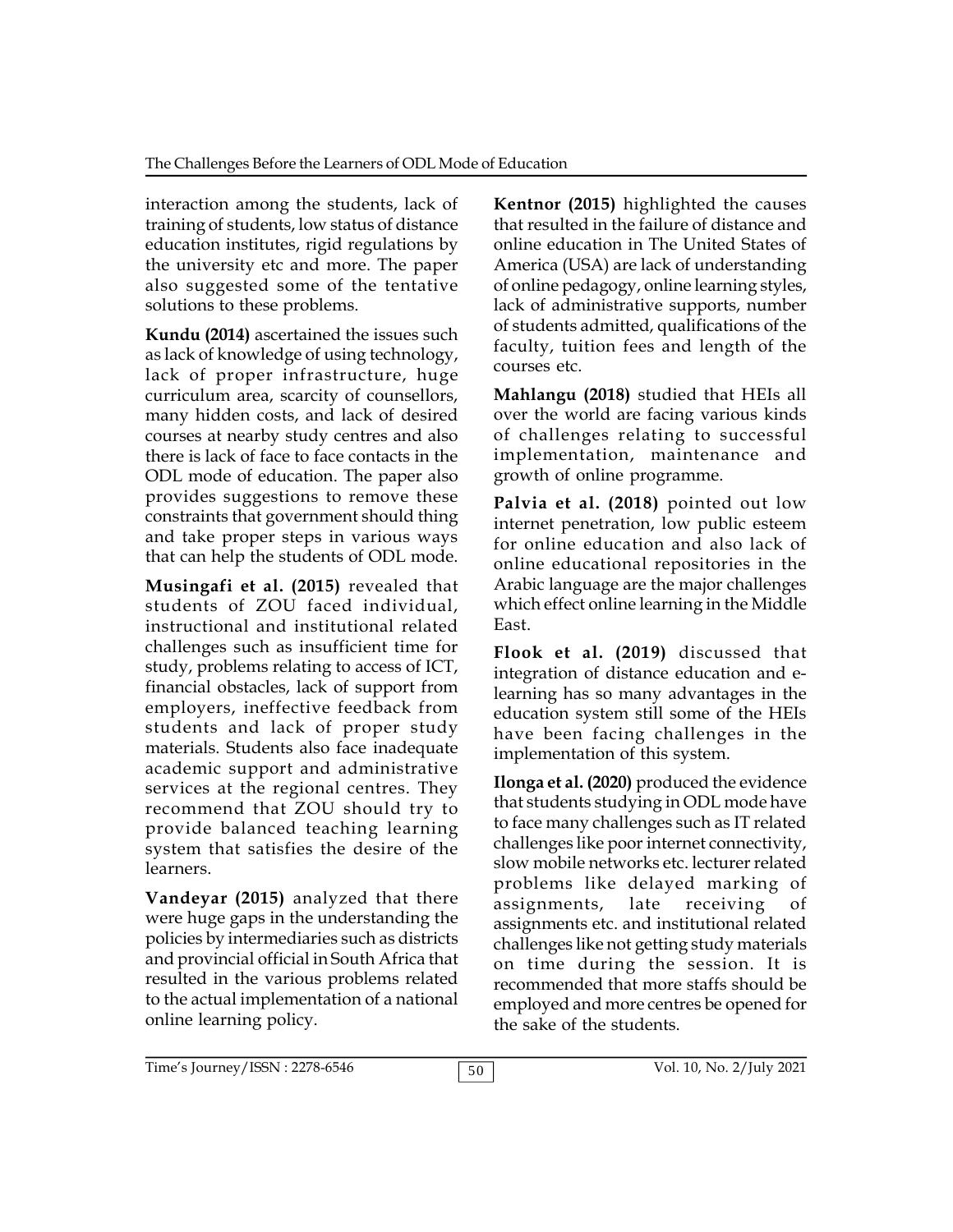# **Objective of the Study**

Open and Distance Learning mode of education system has got popularity because this system gives a chance to the learners who want to complete their higher studies without going to college or universities. The objective of the ODL mode is to increase the higher education literacy rate among the learners who are unable to attend classes at colleges and universities due to various barriers particularly due to earning livelihood. Major objectives of the study can be illustrated specifically as follows:-

 To discuss the concept of ODL mode of education along with its important characteristics;

 To find out the challenges before the learners of ODL mode of education;

 To provide some of the necessary recommendation for removing those challenges to some extent.

#### **Research Methodology**

The study is explorative in nature in which qualitative data has been provided. Both primary data as well as secondary data were used in this study. Primary data has been collected though interview method from at around 130 respondents consisting of learners, teachers, counsellors and co-ordinators who are connected to various ODL institutions. On the other hand, secondary data have been collected from various books, journals, related websites and other published sources.

#### **Open and Distance Learning (ODL): Meaning and Characteristics**

#### **Meaning of Open and Distance Learning (ODL)**

Various renowned authors and institutions have defined Open and Distance Learning mode of education in their own terms. Few of them have been quoted below.

**The United States Distance Learning Association** defined distance education formally as "The acquisition of knowledge and skills though mediated information and instructions, encompassing all technologies and other forms of learning at a distance."

According to **Coffey (1977)** "An open learning system is one in which the restrictions placed on students are under constant review and removed wherever possible. It incorporates the widest range of teaching strategies, in particular those using independent and individualised learning."

**Parraton (1997)** defined open learning as an "organised educational activity, based on the use of teaching materials, in which constraints on study are minimised either in terms of access, or time and place, pace, methods of study or any combination of these."

**Jack (1988)** defined "Open learning is a state of mind rather than a method with particular characteristics."

**Holt & Bonnici (1988)** stated "open learning is not just about access alone; it is also about providing people with a fair chance of success."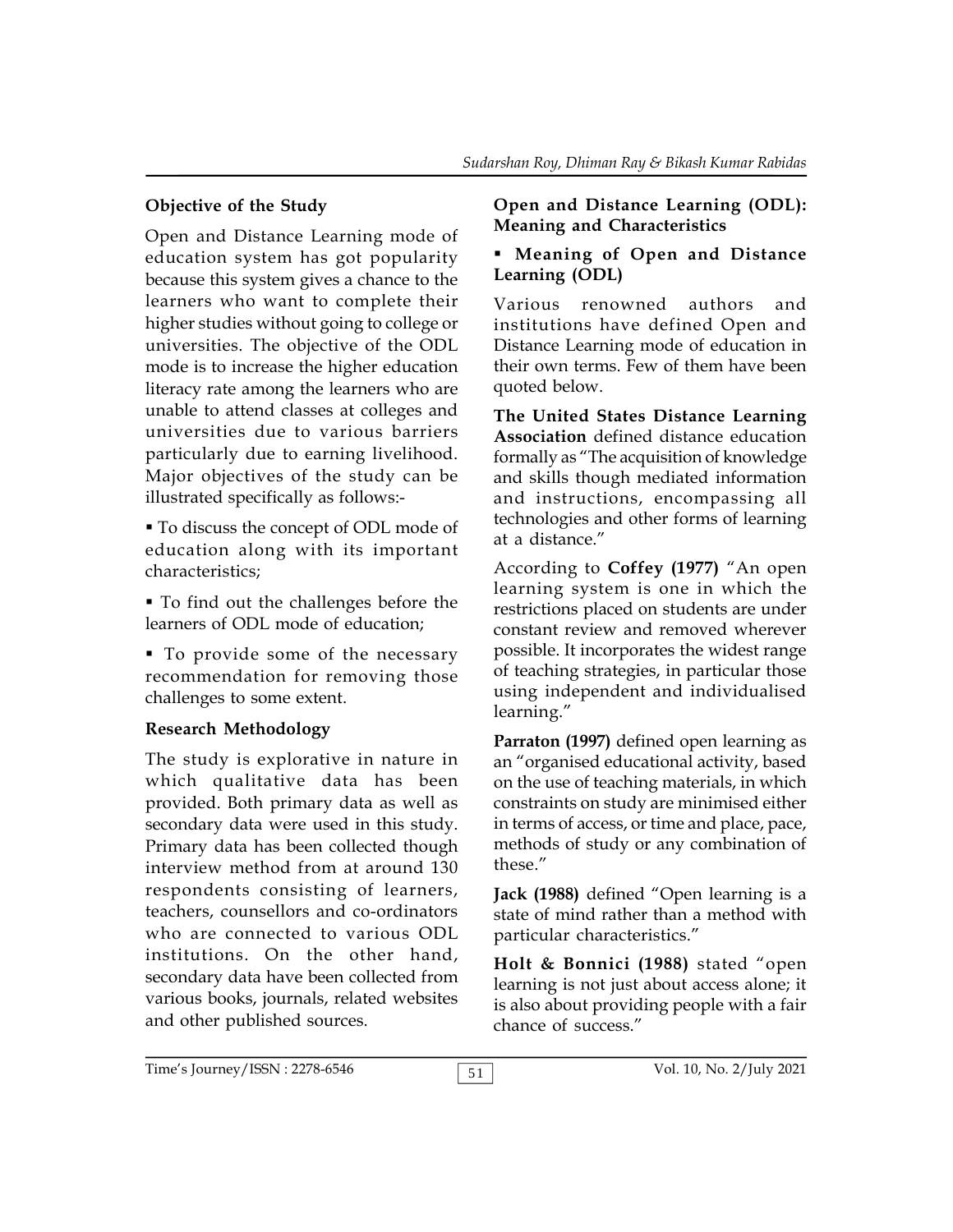Thus, Open and Distance Learning (ODL) is the system of education which is designed to provide educational opportunities for those needy persons who cannot afford full time residence at educational institute. Students can study as per their suitable time, at place of choice and without face to face contact with the teacher.

### **Characteristics of Open and Distance Learning**

**Study Centres:** Open universities or institutions generally consists of study centres. Universities provide classes though their study centres in ODL mode of education.

**Personal Contact Programs:** Teaching learning process is provided generally in the weekends at their respective study centres which is called personal contact program or PCP.

**Assignment marks:** Besides the PCPs there is also provision of assignment system in ODL mode. Learners collect question papers framed by the university from their respective study centres and solve the complete paper and submit the same to study centre. Generally these assignments carry 20-30 % weightage in final results and balance 80-70% weightage is taken from Term-End Examination.

**Cost effective:** ODL mode of education is cost effective. For higher education less amount of money is incurred in case of ODL mode when compared to traditional system.

**Flexibility:** ODL mode provides huge

flexibilities in terms of time, place, pace, age, admission criteria etc. to the learners. Learners who are unable to continue their studies in regular or traditional mode of education due to various socio-economic barriers can get a massive opportunity for completing their higher studies in ODL mode.

**Open or Equal Access:** If we talk about traditional mode we observe there is certain age criteria for particular classes or courses but that is not so in case of ODL mode of education. ODL mode is available openly for all irrespective of socio-economic barriers like caste, creed, sex, religion, age etc.

#### **Challenges Before the Learners of ODL Mode**

Different kinds of challenges are faced by the learners of Open and Distance Learning mode of education now-a-days. These challenges can be shown under the three major headings such as:

a) Challenges relating to Teaching Learning Process

b) Challenges relating to Administrative Activities

c) Challenges relating to Post Academic Activities

The above challenges can be again shown under the different sub headings as follows:

**a) Challenges Relating to Teaching Learning Process:** Under this heading we have discussed the various kinds of challenges which are relating to Teaching Learning Process which a learner has to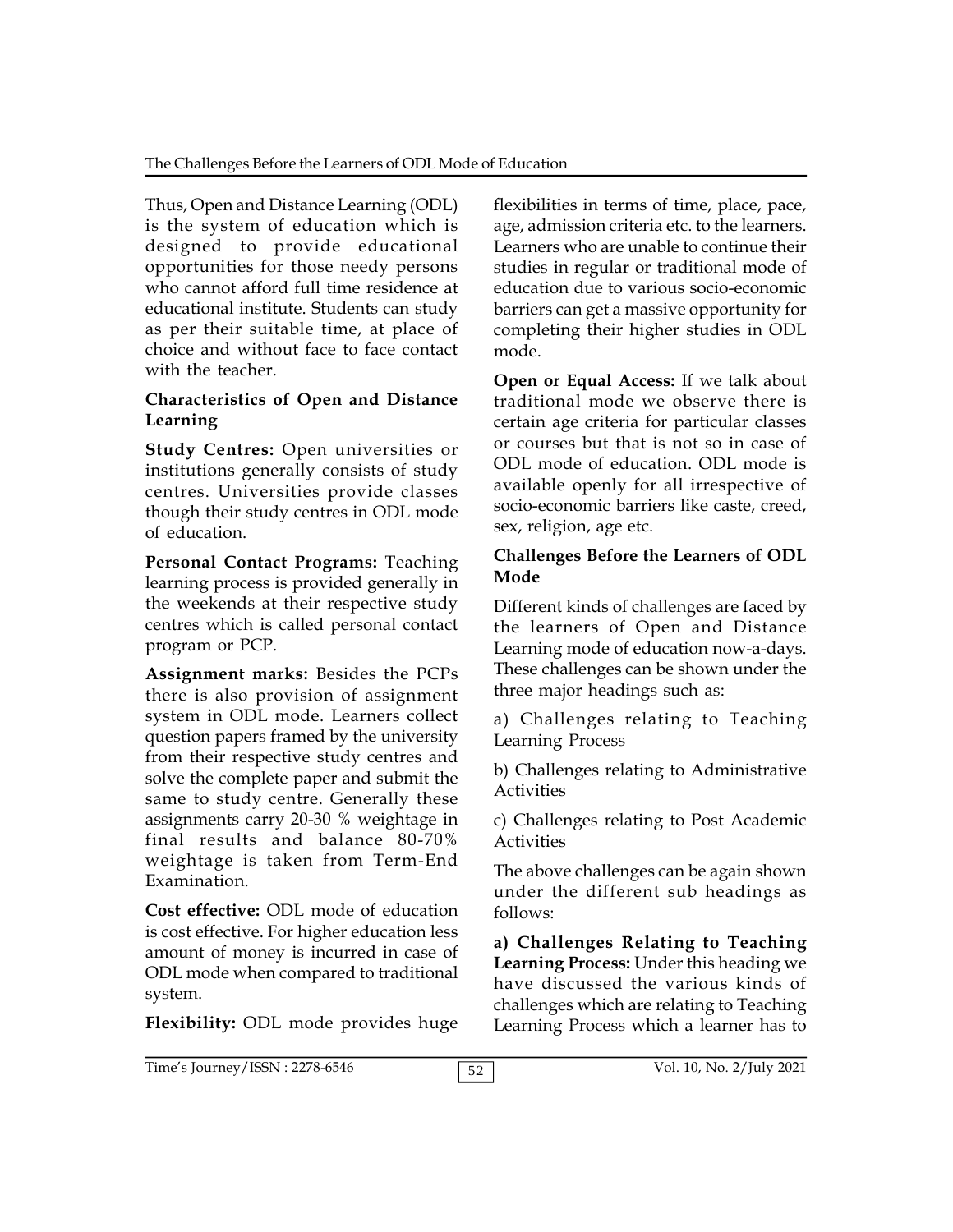face during his/ her course of study under ODL mode of education are as follows:

**i) Centralised PCP:** This is one of the basic challenges in front of the students or learners of ODL mode of education that universities generally provide centralised Personal Contact Programmes (PCPs) in a particular study centre or regional centre where it is not possible for all the learners to attend these PCPs due to various reasons.

**ii) Limited Classes:** Unlike traditional system, a large number of classes are not held by the universities offering ODL mode of education. These classes are held in the form of PCPs in few of the study centres which is not enough to cover and complete the entire syllabus or curriculum on time.

**iii) Languages Especially in SLMs:** There are a large group of learners who prefer to pursue or study the course in their regional language. But Self Learning Materials or SLMs are generally not written in the desired language of learners.

**iv) Library Facility:** It is very common that no proper library facility is provided to the students or learners of ODL mode. Though, few of the universities have started online library facility by uploading various course materials on their website which is not at par with the physical library of the traditional universities.

**v) Industry Exposure/ Internship:** This is one of the biggest challenges for the learners of ODL mode where learners are not sent for the internship programme. This results in the lack of practical knowledge about the industry.

**b) Challenges Relating to Administrative Activities:** This major heading includes the challenges associated with administrative activities for the learners of ODL mode. Few of the challenges are as follows:

**i) Small Window i.e. Saturday / Sunday:** This is very common system that Open and Distance Learning institutions operate on weekends i.e. they provide their services generally on Saturdays and Sundays. Therefore, ODL mode learners do not get any support services on weekdays.

**ii) Delay in Issuing SLMs:** This challenge is faced by almost all the ODL mode universities that their students do not get study materials (SLMs) on time. They have to wait for a long period of time to collect study materials from their respective study centres even after taking admission in the course.

**iii) Lack of Interaction with Faculties:** Learners of ODL modes of education do not always get chance to interact with faculty members on various matters that are useful for the learners.

**iv) Shortage of Faculty Members:** In most of the ODL mode universities there is lack of adequate faculty members of their own. They provide classes by inviting faculty members of regular traditional universities and also outsiders' part time faculties.

**v) Accommodation Facilities/ Hostels:** The learners of ODL modes do not get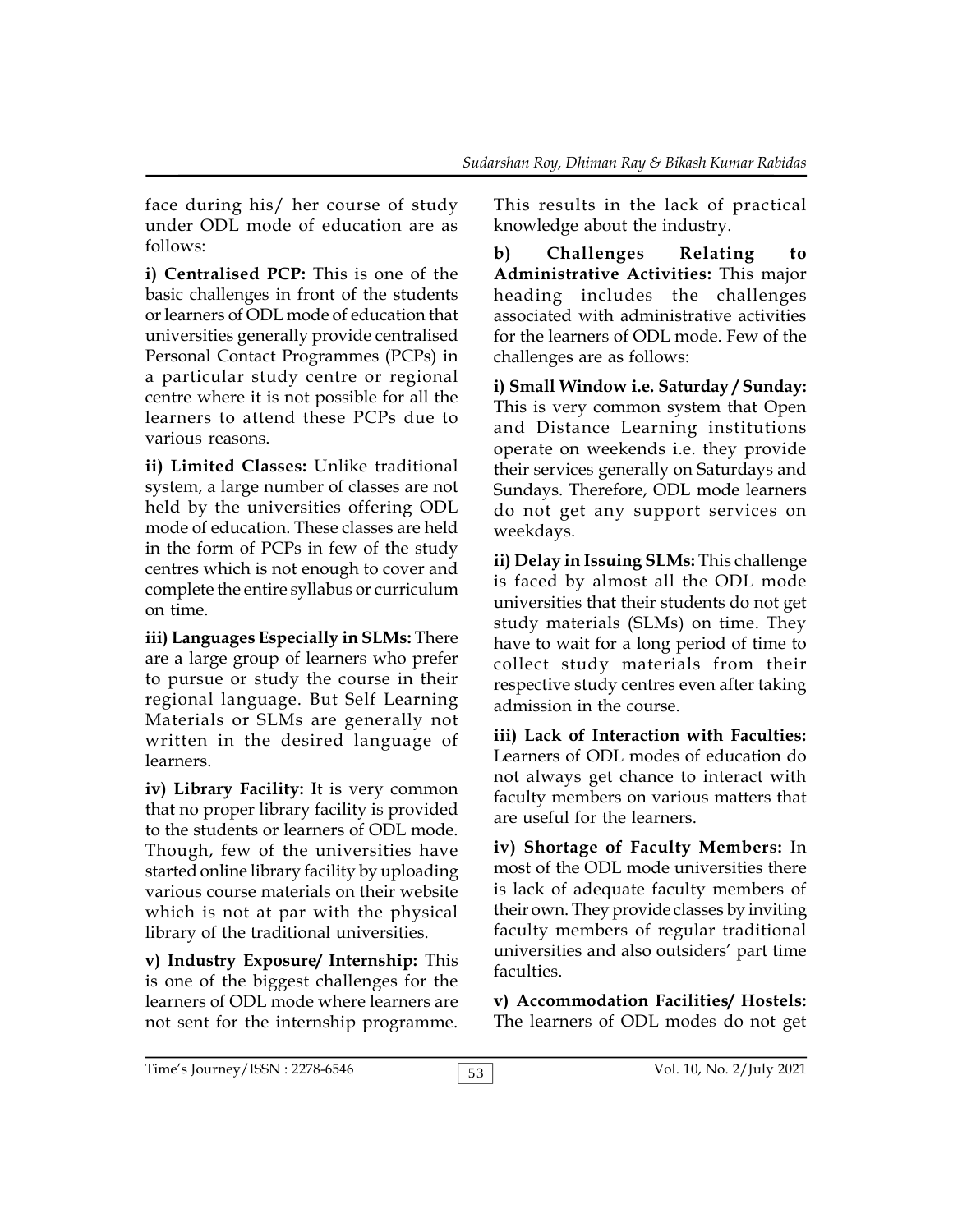chance to avail the hostel or accommodation facilities from the campus for various academic purposes.

**c) Challenges Relating to Post Academic Activities:** Here few of the challenges which are faced by the passed-out students are shown. Those challenges are shown in the following points:

**i) Employment Opportunity:** Learners, even after passing out the courses, do not get proper employment opportunity. Employment opportunity in ODL mode of education system is not as good as traditional system of education after passing out the courses.

**ii) Low Status of Learners of ODL Mode:** As per the University Grant Commission (UGC), degrees, diplomas and certificates issued by the ODL mode universities are at par with the degrees, diplomas and certificates issued by the traditional universities. Yet the learners who have completed their study through ODL mode of education are not treated at par or equivalent with the learners of traditional mode of education. They do not get social recognition properly in the society.

**iii) Cultural Exchange (not having alumni):** Unlike traditional system of education there is no proper alumni group of passed out learners in ODL mode of education generally. After getting degrees from ODL mode universities, learners become very busy in their life and get no time for the interaction with the colearners.

#### **Suggestions and Recommendations**

There are various kinds of challenges

faced by the learners of Open and Distance Learning mode of education while studying their courses. Hence, we have given some of the suggestions and recommendations which universities and institutions may adopt for the benefits of learners. Those suggestions and recommendations are as follows:-

**i) Decentralisation of PCPs:** The Universities offering ODL mode of education may decentralise PCPs in different study centres. So that a maximum number of learners can reach to attend those PCPs. That may result in the enhancement of knowledge of the learners.

**ii) Number of Classes:** The Universities generally offer classes in the form of PCPs. But very few classes are given to the learners which is insufficient to cover the whole syllabus on time. It is, therefore, recommended that universities may increase and provide large number of classes for the sake of the learners to make the teaching learning process more effective.

**iii) Regional Language of SLMs:** It is obvious that higher studies is preferable and studied in English language still SLMs may also be written in the regional language in addition to English language to overcome the language barrier for a large number of learners who prefer to study in their regional language.

**iv) Proper Library Facilities:** The Management of ODL mode of education may provide the facility of physical library in study centres like traditional mode with appropriate, supported books and study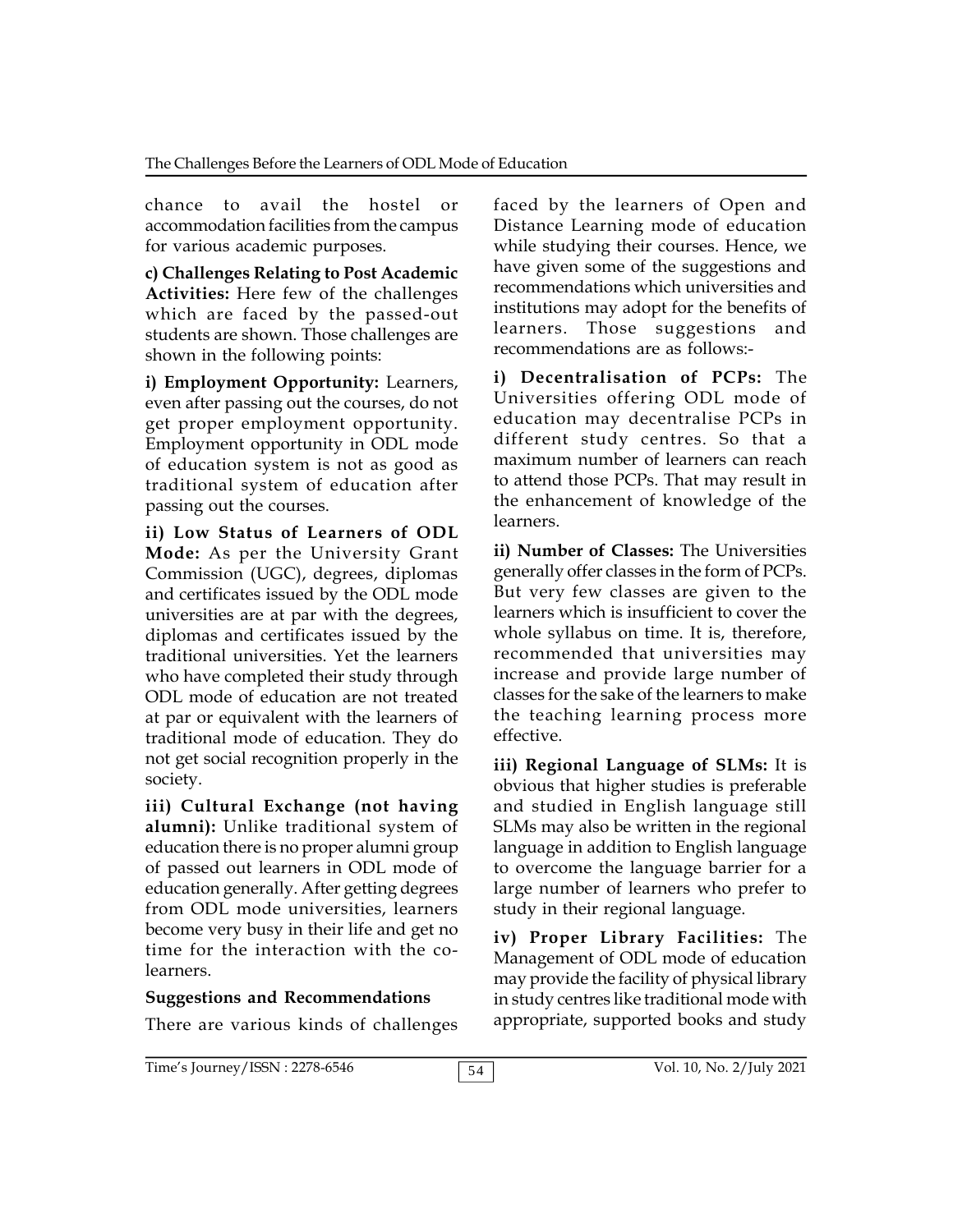materials so the learners can enhance their knowledge beyond their SLMs.

**v) Industry Exposure/ Internship:** The Universities may include, in the curriculum, real life case studies and also they may send learners, during the course, for the internship programmes in the industry. So that they can understand the real life work situation.

**vi) Working Days of ODL Mode Universities:** The Universities may increase their number of working days in addition to weekends for providing proper support services to the learners.

**vii) Timely Issue of SLMs:** The Universities may take necessary measures for issuing study materials (SLMs) on time. So that students have to wait for the same and they may start studying from SLMs as early as possible.

**viii) Recruitment of Teaching and Non-Teaching Staffs:** The Universities may recruit, to fill up the vacant position, their own faculty members with appropriate and minimum qualification criteria and also various non-teaching staffs for the benefits of learners.

**ix) Interaction with Faculty Members:** If all the vacant positions are filled up in the recruitment process, non-teaching staffs may see administrative tasks and faculty members may get time for the interaction with the learners on various matters.

**x) Employment Opportunity:** The Learners may be trained with the appropriate industry-based skills that can enhance their employability skills.

Syllabus may be set based on the practical work of the industry to a large extent. Apart from it, universities may be linked with the various industries for providing a good employment opportunity for the skilful learners by creating a placement cell separately.

**xi) Awareness Programmes:** The Universities may arrange awareness programmes to aware the people of the society about the benefits of ODL mode of education. So that students of ODL mode may not be discriminated in front of the students of traditional mode in the society as well as in the industry.

# **Concluding Remarks**

From the above discussion, it may be concluded that the Open and Distance Learning mode of education plays a vital role in the education system which is responsible for the continuous increase in the literacy rate of the society. Open and Distance Learning (ODL) mode of education refers to the system of education where learners get freedom to study at home, as per their convenience and suitable time without attending compulsory lectures and classes at colleges and universities. Various authors have given their own definition of Open and Distance Learning mode of education.

Learners of ODL mode have to face various kinds of challenges those are shown in the major headings as challenges relating to teaching learning challenges relating administrative activities and challenges relating to post academic activities. Challenges relating to teaching learning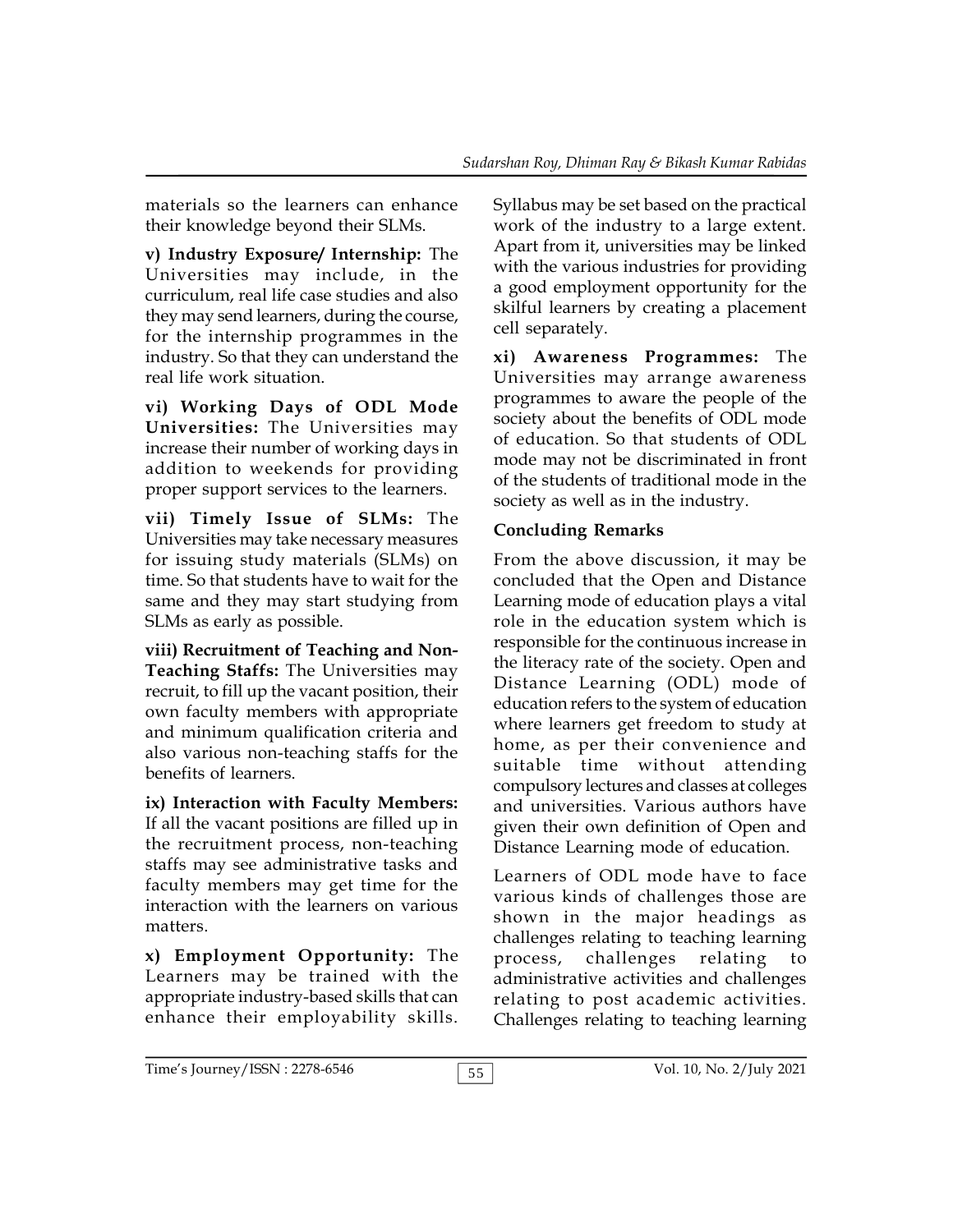process are centralised PCPs, limited classes, languages of SLMs, no proper library facilities, lack of internship programmes etc. Challenges which are related to administrative activities include working days only on weekends, delay in issuing SLMs, lack of interaction with faculty members, shortage of own faculty members, lack of accommodation or hostel facilities etc. Lastly, challenges relating to post academic activities are lack of employment opportunity, low status of learners of ODL mode of education in the society, no proper alumni group etc.

Some of the suggestions and recommendations have also been given such as decentralisation of PCPs, increasing of number of classes, regional language of SLMs, need of proper library facilities, requirement of internship programmes, increasing of number of working days, timely issue of SLMs, recruitment of teaching and non-teaching staffs, interaction of learners with faculty members, providing of employment opportunities and conducting awareness programmes on ODL mode. In this way, the challenges faced or experienced by the learners may be reduced to some extent that may result in the improvement in the education system and development of nation as a whole.

#### **References**

- *Zirnkle, C. (2001). Access Barriers in Distance Education. Contemporary Education, vol. 72 no. 2, pp. 39-42.*
- *Mossberger, K., Tolbert, C. and Stansbury, M. (2003). Virtual Inequality: Beyond the Digital Divide. Georgetown University Press, Washington, D. C.*
- *Kamau, J. (2007). Retraining Primary School Teachers Against Diminishing Resources: Is Distance Education the Answer? Conference Paper, UNESCO, second regional seminar for Africa, Accra Ghana; UNESCO.*
- *Cosmas, B. F., and Mbwette, T.S. (2009). Open and Distance Learning in Developing Countries: The Past, The Present and the Future. Dar Es Salaam: Open University of Tanzania.*
- *Attri, A. K. (2012). Distance Education: Problems and Solutions, International Journal of Behavioural Social and Movement Sciences, vol. 1, no. 4, pp. 42-58.*
- *Kundu, S. (2014). Open and Distance Learning Education Its Scope and Constraints in Indian Scenario. IOSR Journal of Humanities and Social Science (IOSR-JHSS), vol. 19, no. 4, Ver. IV, pp. 01-05.*
- *Musingafi, M.C.C., Mapuranga, B., Chiwanza, K. and Zebron, S. (2015). Challenges for Open and Distance learning (ODL) Students: Experiences from Students of the Zimbabwe Open University. Journal of Education and Practice, vol. 6, no. 18, pp. 59- 66.*
- *Vandeyar, T. (2015). Policy Intermediaries and the Reform of E-education in South Africa. British Journal of Educational Technology, vol. 46, no. 2, pp. 344–359.*
- *Kentnor, H. E. (2015). Distance Education and the Evolution of Online Learning in the United States. Curriculum and Teaching Dialogue, vol. 17, no. 1/2, pp. 21–34.*
- *Mahlangu, V. P. (2018). The Good, the Bad, and the Ugly of Distance Learning in Higher Education.M. Sinecen (Ed.), Trends in elearning. Intech Open.*
- *Palvia, S., Aeron, P., Gupta, P., Mahapatra, D., Ratri, P., Rosner, R. and Sindhi, S. (2018). Online Education: Worldwide Status,*